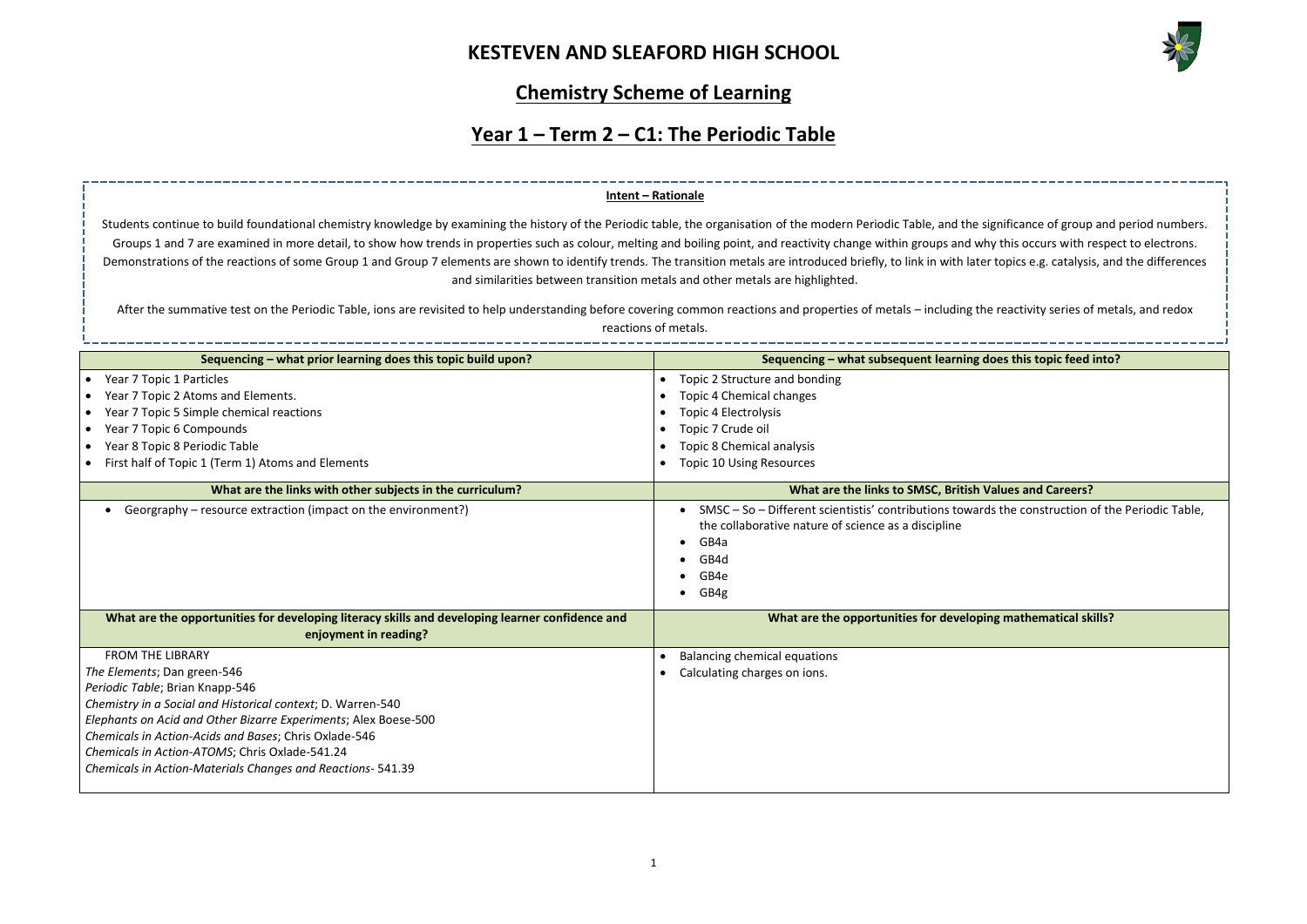



### **Chemistry Scheme of Learning**

### **Year 9 – Term 2**

**Intent – Concepts**

#### **What knowledge will students gain and what skills will they develop as a consequence of this topic?**

**Know**

- Describe the steps in the development of the Periodic Table.
- Recall the properties of the Group 1 metals.
- Explain how properties of the elements in Group 7 depend on the outer shell of electrons of the atoms.
- Explain how the position of an element in the Periodic Table is related to the arrangement of electrons in its atoms and hence its atomic number.
- Explain the differences between metals and non-metals on the basis of their characteristic physical and chemical properties.
- Use state symbols in chemical equations.
- Deduce that a compound is ionic from a diagram of its structure (in one of several specified forms).
- Describe oxidation reactions of metals.
- Understand that metals can be put in order of their reactivity from their reactions with water and dilute acids.
- Recall and describe the reactions of metals with dilute acid and water.
- Know that unreactive metals such as gold are found in the Earth as the metal itself.
- Know that metals less reactive than carbon can be extracted from their oxides by reduction with carbon.
- Know hat a more reactive metal can displace a less reactive metal from a compound.

#### **Apply**

- Explain how properties of the elements in group 1 depend on the outer shell electrons of the atoms.
- Explain how properties of elements in the same group depend on the outer shell of electrons of the atoms.
- Compare the transition metals to Group 1 metals.
- Draw dot-and-cross diagrams for ionic compounds formed by metals in Group 1 and 2 with non-metals in Groups 6 and 7.
- Describe the limitations of using dot-and-cross, ball-and-stick, two- and three-dimensional diagrams to represent giant ionic structures.
- Explain reduction and oxidation in terms of oxygen.
- Understand that when metals react with other substances the metal atoms form positive ions.
- Deduce an order of reactivity based on experimental results.
- Identify the substances which are oxidised or reduces in terms of gain or loss of oxygen.
- Identify which species are oxidised and which are reduced in a given chemical equation.

#### **Extend**

- Describe and explain how testing a prediction can support or refute a new scientific idea.
- Predict properties from a given trends down a group.
- Carry out displacement reactions to demonstrate the trends in reactivity.
- Predict possible reactions and probably reactivity of elements from their positions in the Periodic Table.
- Explain how the atomic structure of metals and non-metals related to their position in the Periodic Table.
- Calculate the charge on the ions of metals and non-metals from the group number of the element, for elements in Groups 1, 2, 6, and 7.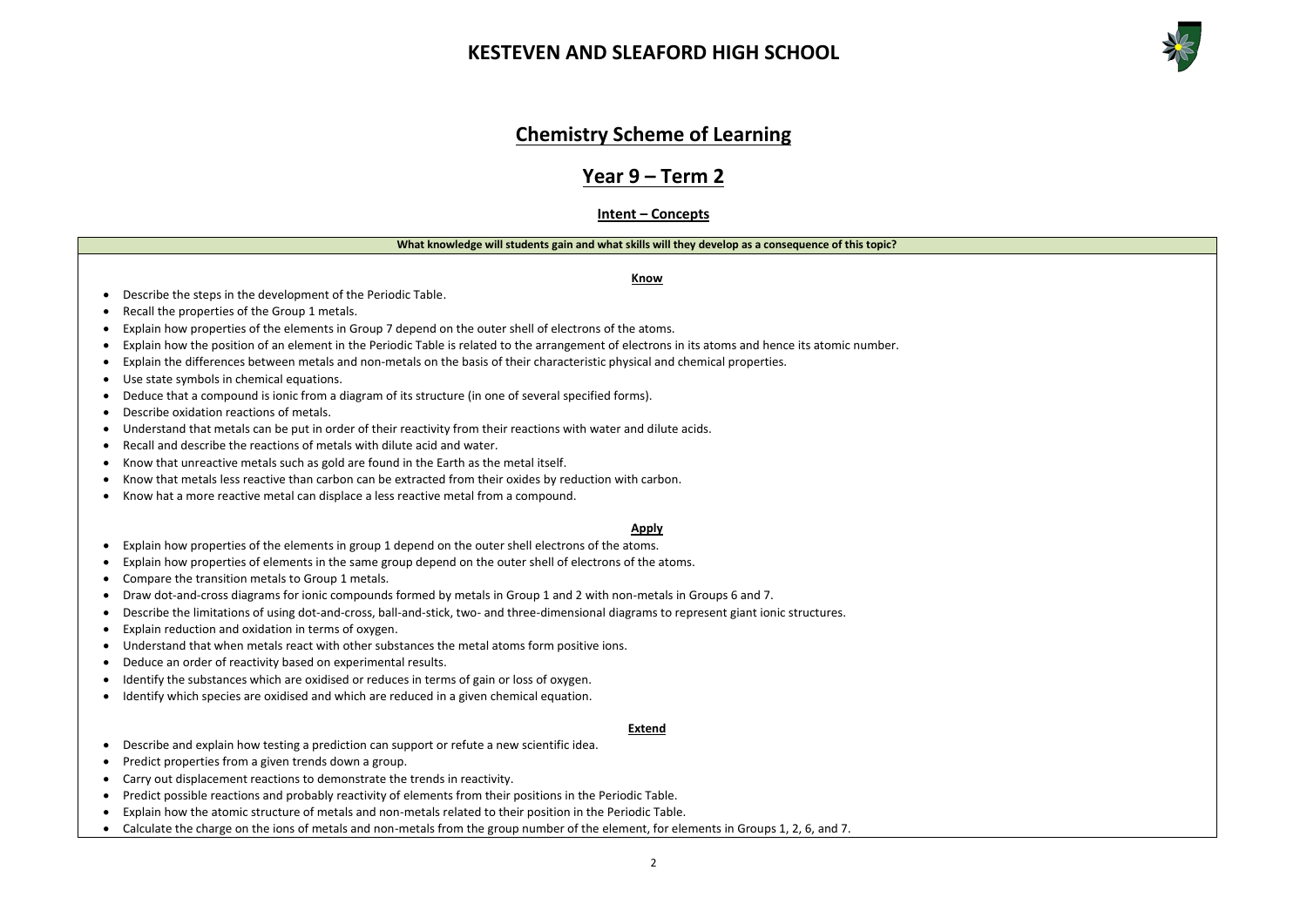

### **wheer in specific specific specific specific specific students?**

- Deduce the empirical formula of an ionic compound from a given model of diagram that shows the ions in the structure.
- Understand that the reactivity of a metal is related to its tendency to form positive ions.
- Explain how the reactivity of metals with water or dilute acids is related to the tendency of metals to form their positive ions.
- Understand that oxidation is the loss of electrons and reduction is the gain of electrons.
- Write ionic equations for displacement reactions.

| What subject specific language will be used and developed in this topic? |                                                                          | What opportunities are available for assessing |
|--------------------------------------------------------------------------|--------------------------------------------------------------------------|------------------------------------------------|
| <b>Word</b>                                                              | <b>Definition</b>                                                        | Long answer question - Periodic Table Group 1  |
| Atom                                                                     | The smallest particle that takes part in a chemical reaction             | Summative test                                 |
| <b>Element</b>                                                           | Only contain 1 type of atom                                              |                                                |
| Compound                                                                 | 2 or more elements chemically bonded together                            |                                                |
| <b>Mixture</b>                                                           | To or more different substances not chemically bonded together           |                                                |
| <b>Reactants</b>                                                         | Elements or compounds that react together                                |                                                |
| <b>Products</b>                                                          | What is made during a chemical reaction                                  |                                                |
| <b>Chemical reaction</b>                                                 | What happens when reactants make products                                |                                                |
| <b>Distillation</b>                                                      | Separating a liquid from a mixture using evaporation and<br>condensation |                                                |
| <b>Fractional distillation</b>                                           | Separating mixtures using their different boiling points                 |                                                |
| <b>Condenser</b>                                                         | Apparatus that cools down a vapour to a liquid                           |                                                |
| <b>Filtration</b>                                                        | Separating a solid from a liquid                                         |                                                |
| <b>Filtrate</b>                                                          | The solution that passes through the filter paper                        |                                                |
|                                                                          |                                                                          |                                                |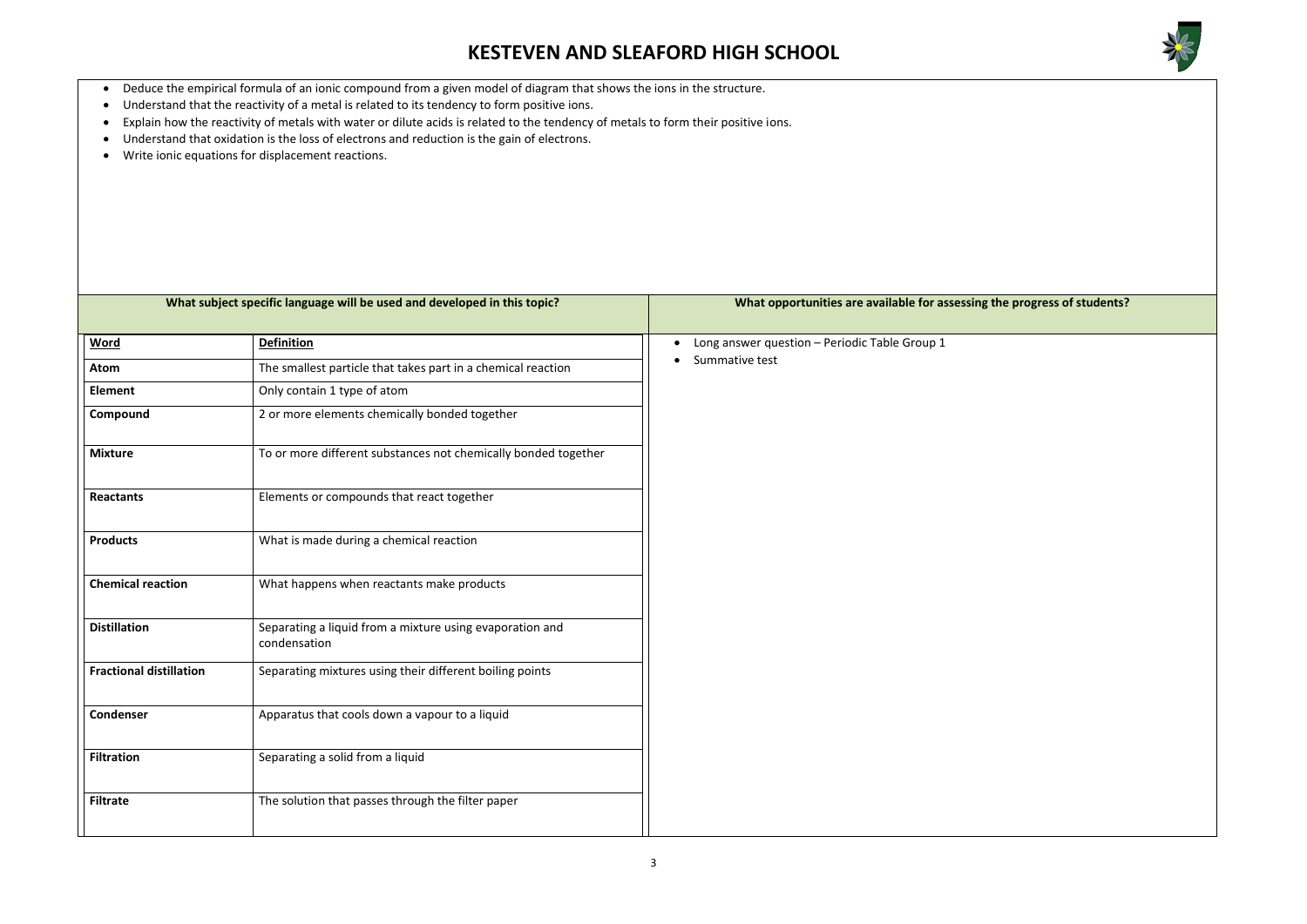

| <b>Crystallisation</b>      | Forming crystals from a solution                                                                            |
|-----------------------------|-------------------------------------------------------------------------------------------------------------|
| Chromatography              | Separating pigments from a mixture                                                                          |
| Solubility                  | How easily a substance dissolves                                                                            |
| <b>Electron</b>             | The particle that orbits the nucleus in an atom                                                             |
| Proton                      | Positive particles found in the nucleus of an atom                                                          |
| <b>Neutron</b>              | Neutral particles found in the nucleus of an atom                                                           |
| <b>Nucleus</b>              | The centre of an atom containing the protons and neutrons                                                   |
| Isotope                     | Atoms of the same element with a different number of neutrons                                               |
| lon                         | A charged atom (formed by losing or gaining electrons)                                                      |
| <b>Plum-pudding model</b>   | Model of an atom that is made of positive material and negative<br>electrons like the currents in a pudding |
| <b>Nuclear model</b>        | The model of an atom with most of the mass in the centre.                                                   |
| Mass number                 | The number of particles in the nucleus                                                                      |
| <b>Atomic number</b>        | The number of protons in the nucleus                                                                        |
| <b>Periodic table</b>       | All the known elements arranged in proton number                                                            |
| <b>Period</b>               | The row of elements in the periodic table                                                                   |
| Group                       | A column of elements in the Periodic Table                                                                  |
| <b>Electronic structure</b> | Arrangement of elements in an atom                                                                          |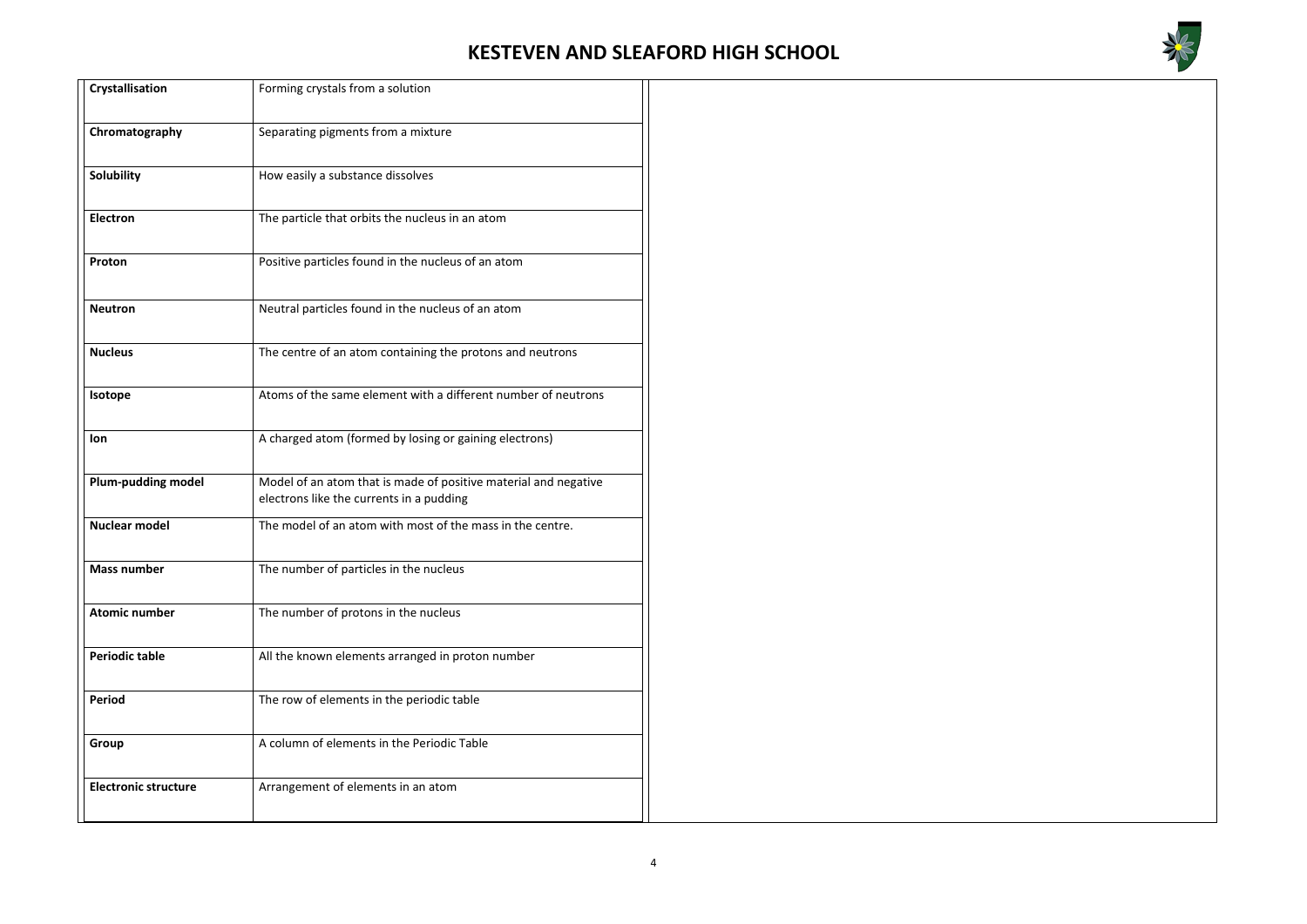

| <b>Density</b>           | Mass per unit volume                                                                                                                  |  |  |
|--------------------------|---------------------------------------------------------------------------------------------------------------------------------------|--|--|
| <b>Alkali metals</b>     | Group 1 elements                                                                                                                      |  |  |
| <b>Displacement</b>      | When a more reactive element pushes out a less reactive element                                                                       |  |  |
| Halogen                  | Group 7 elements                                                                                                                      |  |  |
| <b>Halide</b>            | Group 7 ions (that are found in compounds with group 7 elements)                                                                      |  |  |
| <b>Transition metal</b>  | Found in the centre of the periodic table                                                                                             |  |  |
| Catalyst                 | Speeds up a chemical reaction.                                                                                                        |  |  |
| <b>Oxidation</b>         | Loss of electrons/ gain of oxygen                                                                                                     |  |  |
| <b>Reduction</b>         | Gain of electrons/ loss of oxygen                                                                                                     |  |  |
| <b>Reactivity series</b> | List of elements in order of their reactivity                                                                                         |  |  |
| lon                      | An atom that has gained or lost an electron to form a charged particle                                                                |  |  |
| Cation                   | A positively charged ion                                                                                                              |  |  |
| Anion                    | A negatively charged ion                                                                                                              |  |  |
| <b>Half equation</b>     | An equation that describes oxidation or reduction by showing the<br>movement of electrons.                                            |  |  |
| <b>Salt</b>              | A compound formed when the hydrogen in an acid is replaced by a<br>metal                                                              |  |  |
| <b>Neutralisation</b>    | The chemical reaction of an acid with a base in which salt and water<br>are formed. If the base is a carbonate $CO2$ is also produced |  |  |
| Soluble                  | Can dissolve                                                                                                                          |  |  |
| <b>Filtration</b>        | A method of separating mixtures which separates solids from<br>liquids/solutions                                                      |  |  |
| <b>Filtrate</b>          | The liquid/solution collected after removing the solid                                                                                |  |  |
| Crystallisation          | Forming solid crystals from a salt solution.                                                                                          |  |  |
| <b>Acids</b>             | When dissolved in water the solution has a pH below 7. They are H <sup>+</sup><br>donors                                              |  |  |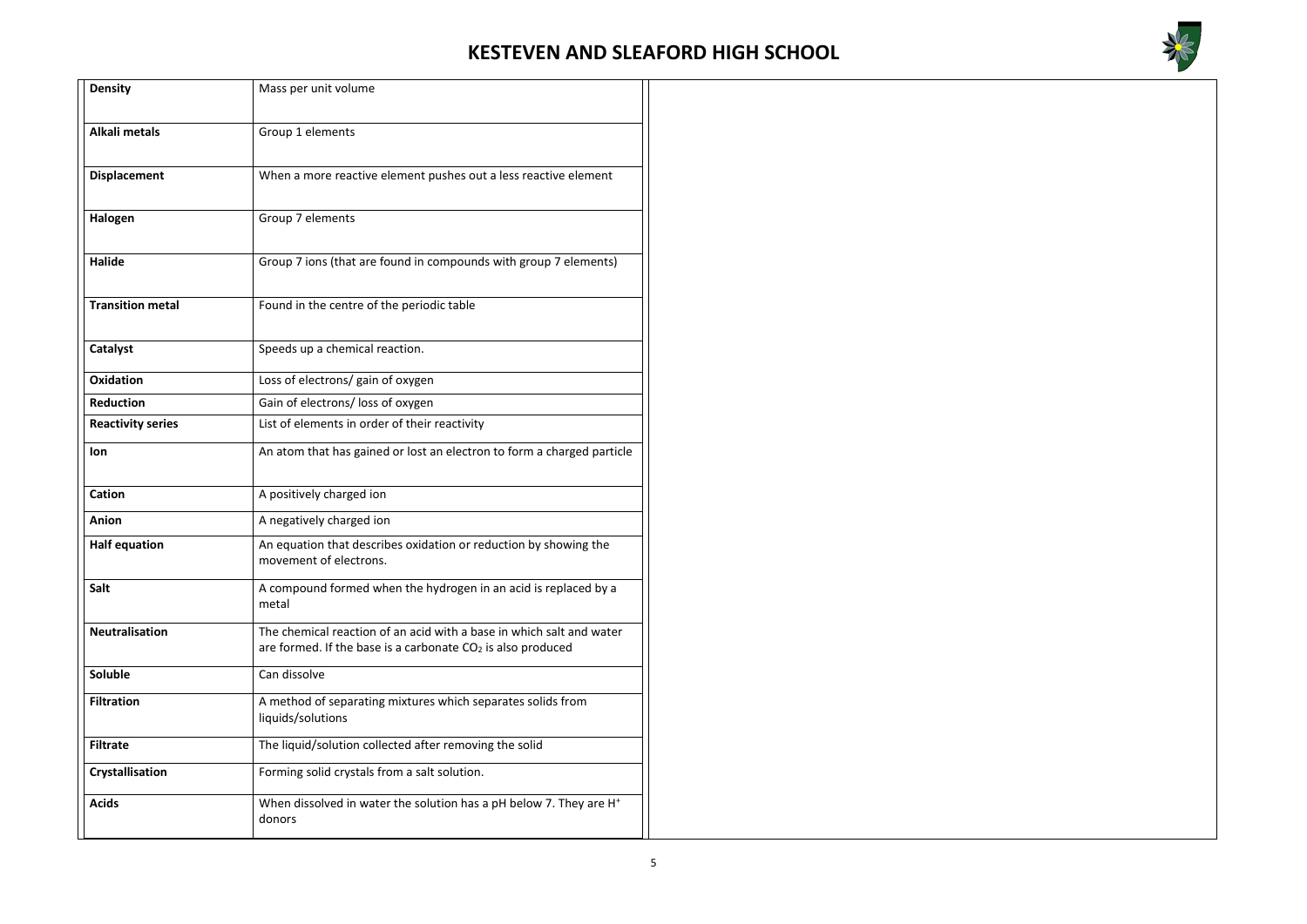

| <b>Alkalis</b>     | A solution that has a pH above 7                                                                                                |
|--------------------|---------------------------------------------------------------------------------------------------------------------------------|
| Ph                 | A number that tells you how acidic or alkaline a solution is. It tells you<br>the concentration of H <sup>+</sup> in a solution |
| <b>Titration</b>   | A method for measuring the volumes of two solutions reacting<br>together                                                        |
| <b>lonised</b>     | When an ionic compound separates into separate ions in solution                                                                 |
| <b>Strong Acid</b> | An acid which fully ionises in a solution, producing many H <sup>+</sup>                                                        |
| <b>Weak Acid</b>   | An acid which partially ionises in a solution, not producing many H <sup>+</sup>                                                |
| Concentration      | The amount of particles in a solution compared to the volume of<br>water                                                        |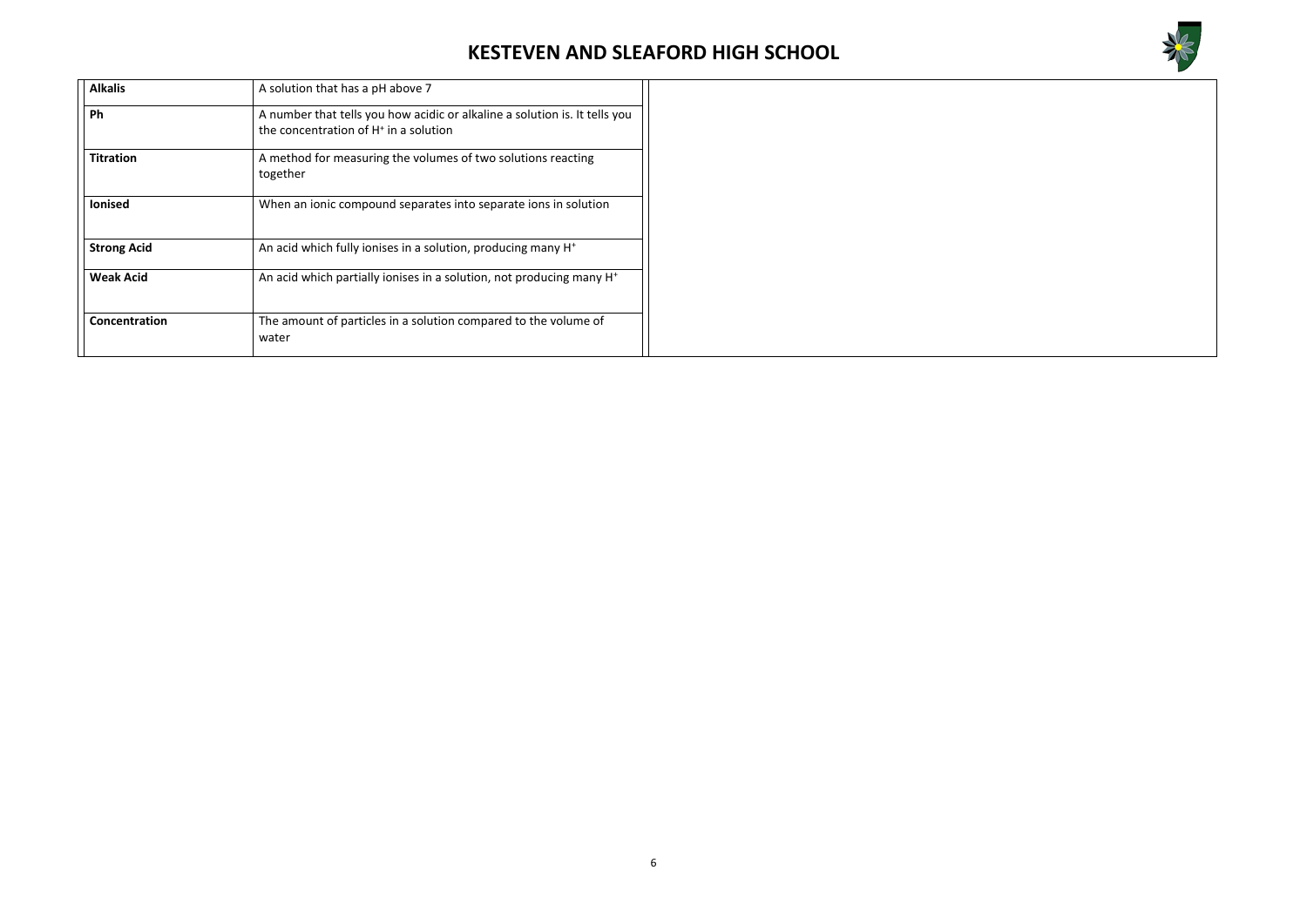

| ggested activities and resources |  |
|----------------------------------|--|
|                                  |  |
|                                  |  |
|                                  |  |
|                                  |  |
|                                  |  |
|                                  |  |
|                                  |  |
|                                  |  |
|                                  |  |
|                                  |  |
|                                  |  |
|                                  |  |
|                                  |  |
|                                  |  |
|                                  |  |
|                                  |  |
|                                  |  |
|                                  |  |
|                                  |  |
|                                  |  |
|                                  |  |
|                                  |  |
|                                  |  |
|                                  |  |
|                                  |  |
|                                  |  |
|                                  |  |
|                                  |  |
|                                  |  |
|                                  |  |
|                                  |  |
|                                  |  |
|                                  |  |
|                                  |  |
|                                  |  |
|                                  |  |
|                                  |  |
|                                  |  |
|                                  |  |
|                                  |  |
|                                  |  |
|                                  |  |
|                                  |  |
|                                  |  |
|                                  |  |
|                                  |  |
|                                  |  |
|                                  |  |
|                                  |  |
|                                  |  |
|                                  |  |
|                                  |  |
|                                  |  |
|                                  |  |
|                                  |  |

### **Intent – Concepts**

| <b>Lesson title</b>                           | <b>Learning challenge</b>                                                                          | <b>Higher level challenge</b>                      | <b>Suggested activities and resources</b> |
|-----------------------------------------------|----------------------------------------------------------------------------------------------------|----------------------------------------------------|-------------------------------------------|
| Topic 1 Lesson 8 - History of the development | Can I describe the steps in the development of                                                     | Can I describe and explain how testing a           |                                           |
| of the Periodic Table                         | the Periodic Table?                                                                                | prediction can support or refute a new scientific  |                                           |
|                                               |                                                                                                    | idea?                                              |                                           |
|                                               |                                                                                                    |                                                    |                                           |
| Topic 1 Lesson 9 - Group 1                    | Can I recall the properties of the Group 1<br>metals?                                              | Can I predict properties from given trends down    |                                           |
|                                               |                                                                                                    | a group?                                           |                                           |
|                                               | Can I explain how properties of the elements in                                                    |                                                    |                                           |
|                                               | Group 1 depend on the outer shell electrons of                                                     |                                                    |                                           |
|                                               | the atoms?                                                                                         |                                                    |                                           |
| Topic 1 Lesson 10 - Group 7                   | Can I explain how properties of the elements in                                                    | Can I predict properties from given trends down    |                                           |
|                                               | Group 7 depend on the outer shell of electrons                                                     | a group?                                           |                                           |
|                                               | of the atoms?                                                                                      |                                                    |                                           |
|                                               |                                                                                                    | Can I carry out displacement reactions to          |                                           |
|                                               |                                                                                                    | demonstrate the trends in reactivity?              |                                           |
| Topic 1 Lesson 11 - Explaining trends         | Can I explain how the position of an element in                                                    | Can I predict properties from given trends down    |                                           |
|                                               | the Periodic Table is related to the arrangement<br>of electrons in its atoms and hence its atomic | groups?                                            |                                           |
|                                               | number?                                                                                            | Can I predict possible reaction and probable       |                                           |
|                                               |                                                                                                    | reactivity of elements from their positions in the |                                           |
|                                               | Can I explain how properties of elements in the                                                    | Periodic Table?                                    |                                           |
|                                               | same group depend on the outer shell of                                                            |                                                    |                                           |
|                                               | electrons of the atoms?                                                                            |                                                    |                                           |
| Topic 1 Lesson 12 - Transition metals         | Can I explain the differences between metals                                                       | Can I explain how the atomic structure of metals   |                                           |
|                                               | and non-metals on the basis of their                                                               | and non-metals related to their position in the    |                                           |
|                                               | characteristic physical and chemical properties?                                                   | Periodic Table?                                    |                                           |
|                                               | Can I compare the transition metals to Group 1                                                     |                                                    |                                           |
|                                               | metals?                                                                                            |                                                    |                                           |
| Summative test                                |                                                                                                    |                                                    |                                           |
|                                               |                                                                                                    |                                                    |                                           |
|                                               |                                                                                                    |                                                    |                                           |
| C <sub>2</sub>                                |                                                                                                    |                                                    |                                           |
|                                               |                                                                                                    |                                                    |                                           |
| Topic 2 - Lesson 1 The formation of ions      | Can I use state symbols in chemical equations?                                                     | Can I work out the charge on the ions of metals    |                                           |
|                                               |                                                                                                    | and non-metals from the group number of the        |                                           |
|                                               | Can I draw dot-and-cross diagrams for ionic                                                        | element, for elements in Groups 1, 2, 6 and 7?     |                                           |
|                                               | compounds formed by metals in Groups 1 and 2                                                       |                                                    |                                           |
|                                               | with non-metals in Groups 6 and 7?                                                                 |                                                    |                                           |
| Topic 2 - Lesson 2 Ionic bonding              | Can I deduce that a compound is ionic from a                                                       | Can I work out the empirical formula of an ionic   |                                           |
|                                               | diagram of its structure (in one of the specifies                                                  | compound from a given model of diagram that        |                                           |
|                                               | forms)?                                                                                            | shows the ions in the structure?                   |                                           |
|                                               |                                                                                                    |                                                    |                                           |